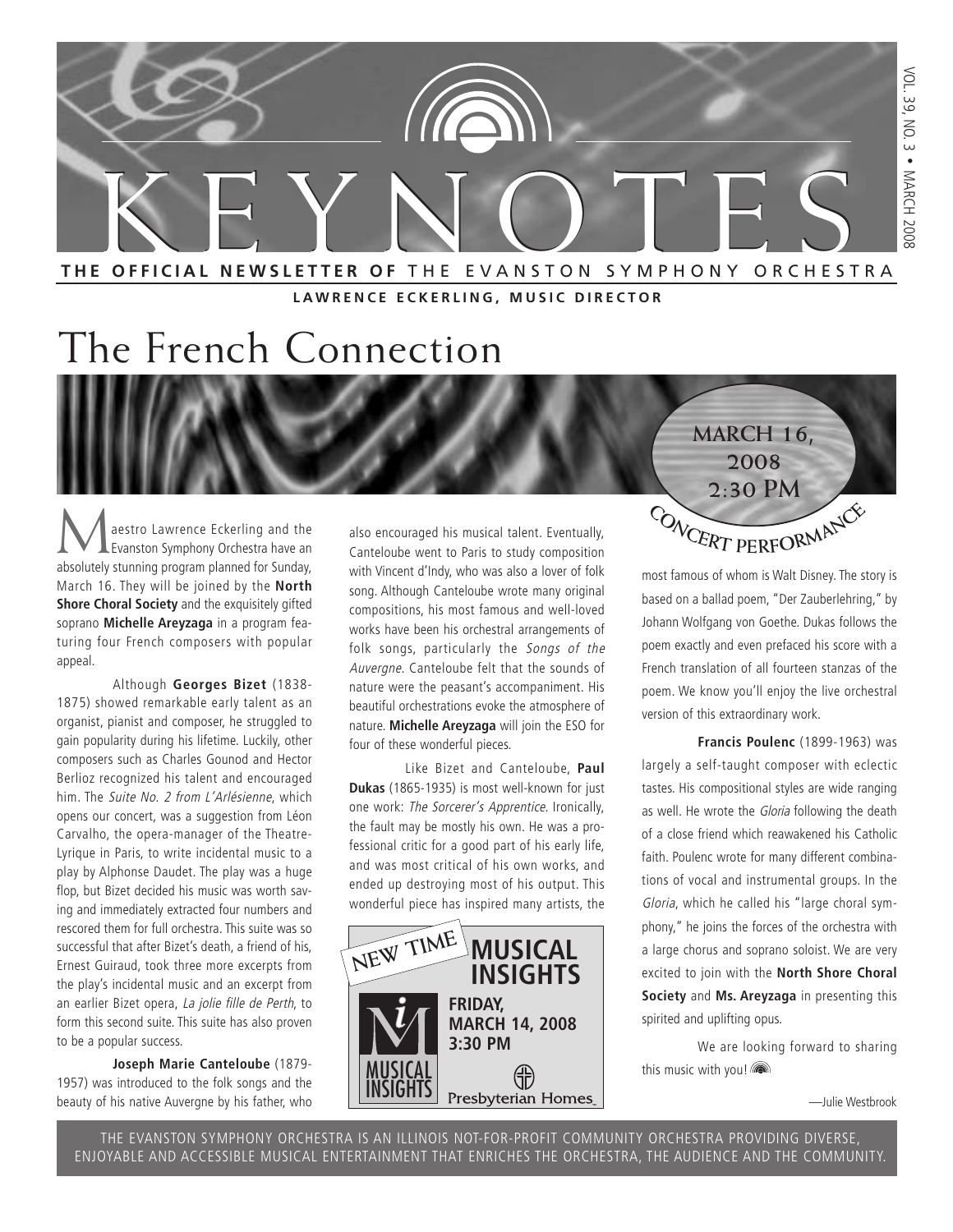#### MEET OUR SOLOIST: *MICHELLE AREYZAGA*



MICHELLE AREYZAGA, SOPRANO

Michelle Areyzaga, who will join the Evanston Symphony for our March 16th concert as soprano soloist, was born in Chicago and has lived in the area ever since. "I have visited many cities and never found a better one," she says.

Like many professional musicians, she came from a musical family, where she was encouraged at an early age. Both of her parents loved music and her father had some training, and they even met in a musical setting! Both were in the choir at the Moody Bible Institute and when the director asked all those representing another country to stand, her dad stood up representing Mexico, and her mother, Bolivia. Her parents always had volunteer positions in church—they directed choirs, and her dad played piano and organ. "As a child, I would sing with my parents and little brother for the special music at the offertory," she remembers. "We would sing four-part harmony arrangements of our favorite hymns. I started

piano lessons when I was 3 years old, but I did not plan to have a musical career, although I accompanied the high school choirs. I earned a scholarship as an accounting major in college, but all the while, I kept singing in choirs."

Michelle didn't begin voice studies until she was 23 years old. She still works with her first and favorite teacher, Maria Lagios, at Roosevelt University, and also continues to work with Richard Boldrey. "He is a fantastic coach and has helped me figure out how to sing in every imaginable language or dialect!"

As our soloist, Michelle will sing some of Joseph Canteloube's "Songs of the Auvergne" in the dialect of that area in France. In Poulenc's "Gloria," she'll be singing in Latin. Asked if she has any hobbies, Michelle replied, "There are lots of things I enjoy, but all my time is completely spoken for at this point while I'm enjoying being a mom."

—Lilias Circle

### NORTH SHORE CHORAL SOCIETY



DONALD CHEN, MUSIC DIRECTOR

The North Shore Choral Society, which joins the Evanston Symphony in its March 16 concert, is a community chorus with a 72-year history. For the past 24 years, its 100-plus members have been led by Music Director Dr. Donald Chen. In its threeconcert seasons, accompanied by professional soloists and instrumentalists, the NSCS has performed much of the world's most celebrated choral music, including Mozart's Requiem, Bach's St. Matthew Passion, and Haydn's Creation. In addition, Dr. Chen introduced the NSCS to lesser-known works, including Schumann's Das Paradies und die Peri, Britten's St. Nicolas, and Fanshawe's African Sanctus. These repertoire choices have been guided by his mission: "The North Shore Choral Society explores, studies, and performs a wide range of choral music for the enrichment and enjoyment of its singers and audiences."

Early in 2007, Dr. Chen announced his retirement and gave the chorus this directive:

"NSCS [represents] a valuable ideal that is becoming increasingly rare in today's divergent music culture. It must be nurtured and sustained by current and future members who love music and singing as much as we do today. It is my sincere hope that my final chapter and your new one will achieve all this and more."

The Choral Society's 72nd season concludes Saturday, June 7, 3:00 p.m. at The Parish Church of Saint Luke, 939 Hinman Avenue, Evanston, with a performance of Felix Mendelssohn's Elijah chosen specifically by Dr. Donald Chen, for his final concert as NSCS Music Director.

#### SPECIAL LIVE BROADCAST

Tune your radios to WFMT 98.7 FM at 12:15 pm on Friday, March 14, 2008 to hear Maestro Eckerling and soloist Michelle Areyzaga perform songs by Canteloube, Poulenc, Bernstein and Walker as featured artists on the Faziolli Salon Series. This is a live program before an audience and will include interviews with Maestro Eckerling and Ms. Areyzaga. Enjoy this free program by attending the concert in the Fine Arts Building, 410 S. Michigan Ave., Suite 825 in Chicago.

#### **MUSICAL INSIGHTS**



Don't miss this wonderful program hosted by Julie Westbrook on Friday, March 14 at a new time—3:30 pm, in the Assembly Hall of Presbyterian Homes, One Calvin Circle, at Grant and Ridgeway in Evanston.



Join Maestro Eckerling and soprano, Michelle Areyzaga as they perform selections from "Songs of the Auvergne" by Canteloube. Julie Westbrook will enlighten you with the stories behind Canteloube's "Songs" and the music of three other great French composers; "The Sorcerer's Apprentice" by Dukas, "L'Arlesienne" Suite by Bizet and the magnificent "Gloria" for chorus and orchestra by Francis Poulenc. Be sure to note the new time for this Musical Insights—3:30 pm on Friday, March 14. Parking is free on the Presbyterian Homes campus. All are welcome to attend this FREE event. Light refreshments will be served

For more information call 847-864-8804, email esomusic@evanstonsymphony.org or visit our website at www.evanstonsymphony.org. (a)



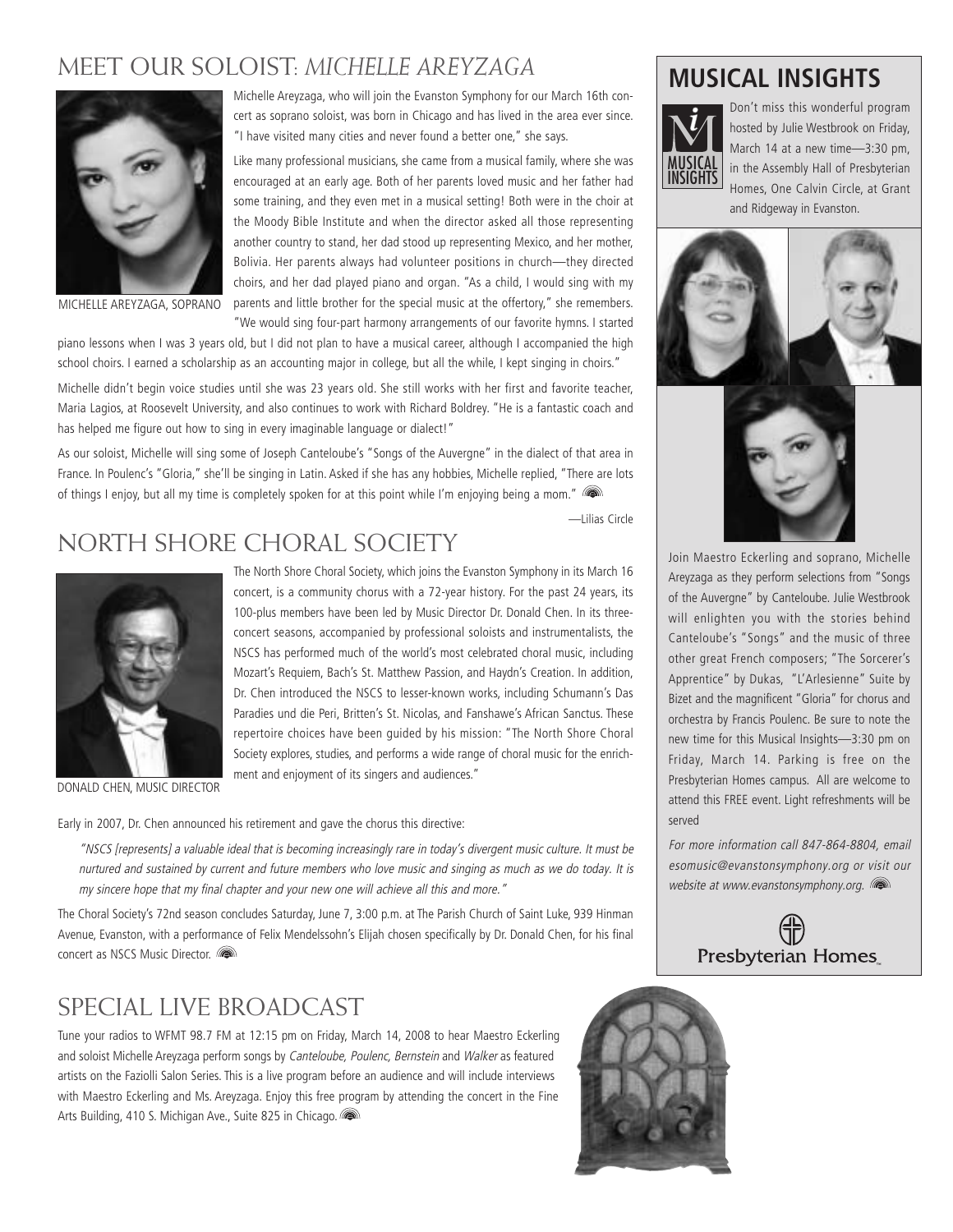#### SHARE THE STAGE

#### With your gift to the Evanston Symphony

As an ESO supporter, you share the excitement every time Maestro Eckerling and the orchestra take the stage. Now we are inviting you to take your place "on stage" by sponsoring a Section Member, a musician in our orchestra, with a tax-deductible gift of \$125–\$349. Or sponsor a Principal Player (one of the 19 section leaders) with a leadership gift of \$350 or more

We call it **Share the Stage** to recognize the importance of you, our most generous supporters. Our goal is to match a sponsor with each and every musician in the ESO!

At each concert your name, or the name of whomever you choose to honor, will be featured proudly on our ESO Community On Stage display in the lobby. Choose an instrument you love, one you play, or one you wish you could play – it's your turn to shine! Your giving will inspire others. Of course, every gift, whatever its size, helps further our mission and ensures that we keep live symphonic performances accessible to everyone.

The ESO earns about half of its operating budget from ticket sales. The other half comes from contributions—from people like you. Make your tax-deductible gift today and Share the Stage with us as a vital part of our ESO Community.

**DONATION LEVELS**

One of our principal players, Sherry Kujala, has made a generous donation to Share the Stage in honor of musicians Don and Mary Koss. Don Koss, currently Principal Timpanist with the Chicago Symphony Orchestra, met his wife, Mary, when they both joined the Evanston Symphony Orchestra over 50 years ago. Mary played the harp with the orchestra for many years. Since that time, Don and Mary Koss have been very supportive of the ESO. They donated most of the high quality percussion equipment that the ESO now owns. The Koss family also was active in the community energy behind the 1960's bond issue that resulted in the new arts wing of Evanston Township High School and the right of community groups to use the space for a small fee. The ESO rehearses in the band room of ETHS on Tuesday nights throughout the season.

Don and Mary Koss' names will be proudly honored on our Share the Stage board in the Timpani section. We hope that this generous gift by Sherry Kujala will inspire you



### **ESO Annual Fund – Share The Stage**

| DUINAIIUN LLVLLJ           |                                                          |                                                                                              |               |                                                                                                                                         |               |  |  |
|----------------------------|----------------------------------------------------------|----------------------------------------------------------------------------------------------|---------------|-----------------------------------------------------------------------------------------------------------------------------------------|---------------|--|--|
| $\Box$ Conductor           | \$2,500 and up                                           | $\Box$ Soloist                                                                               | $$600 - $999$ | $\Box$ Orchestra Member $^*$                                                                                                            | $$125 - $349$ |  |  |
| Concertmaster              | $$1,500 - $2,499$                                        | $\Box$ Principal Player* $$350 - $599$                                                       |               | Supporter                                                                                                                               | Below \$125   |  |  |
| DONATION                   |                                                          |                                                                                              |               |                                                                                                                                         |               |  |  |
|                            | I would like to make a gift for the following amount: \$ |                                                                                              |               |                                                                                                                                         |               |  |  |
|                            |                                                          |                                                                                              |               |                                                                                                                                         |               |  |  |
|                            |                                                          | GIFT RECOGNITION OR TRIBUTE GIFT INFORMATION (OPTIONAL)                                      |               |                                                                                                                                         |               |  |  |
|                            |                                                          |                                                                                              |               |                                                                                                                                         |               |  |  |
|                            |                                                          |                                                                                              |               |                                                                                                                                         |               |  |  |
| <b>DONOR</b>               |                                                          |                                                                                              |               |                                                                                                                                         |               |  |  |
|                            |                                                          |                                                                                              |               |                                                                                                                                         |               |  |  |
|                            |                                                          |                                                                                              |               |                                                                                                                                         |               |  |  |
|                            |                                                          |                                                                                              |               |                                                                                                                                         |               |  |  |
| <b>PAYMENT INFORMATION</b> |                                                          |                                                                                              |               |                                                                                                                                         |               |  |  |
|                            |                                                          |                                                                                              |               | Make your donation on line by going to www.evanstonsymphony.org and click on Support the ESO. Or print this page and complete this form |               |  |  |
|                            |                                                          | $\Box$ Check Enclosed $\Box$ OR Please bill my $\Box$ MasterCard $\Box$ Visa $\Box$ Discover |               |                                                                                                                                         |               |  |  |
|                            |                                                          |                                                                                              |               |                                                                                                                                         |               |  |  |
|                            |                                                          | المممن السابق المستقدم المشاري الماليا التاريني التاريني                                     |               |                                                                                                                                         |               |  |  |

Mail this filled-out form with check or credit card number to: Evanston Symphony Orchestra • PO Box 778, Evanston, IL 60204